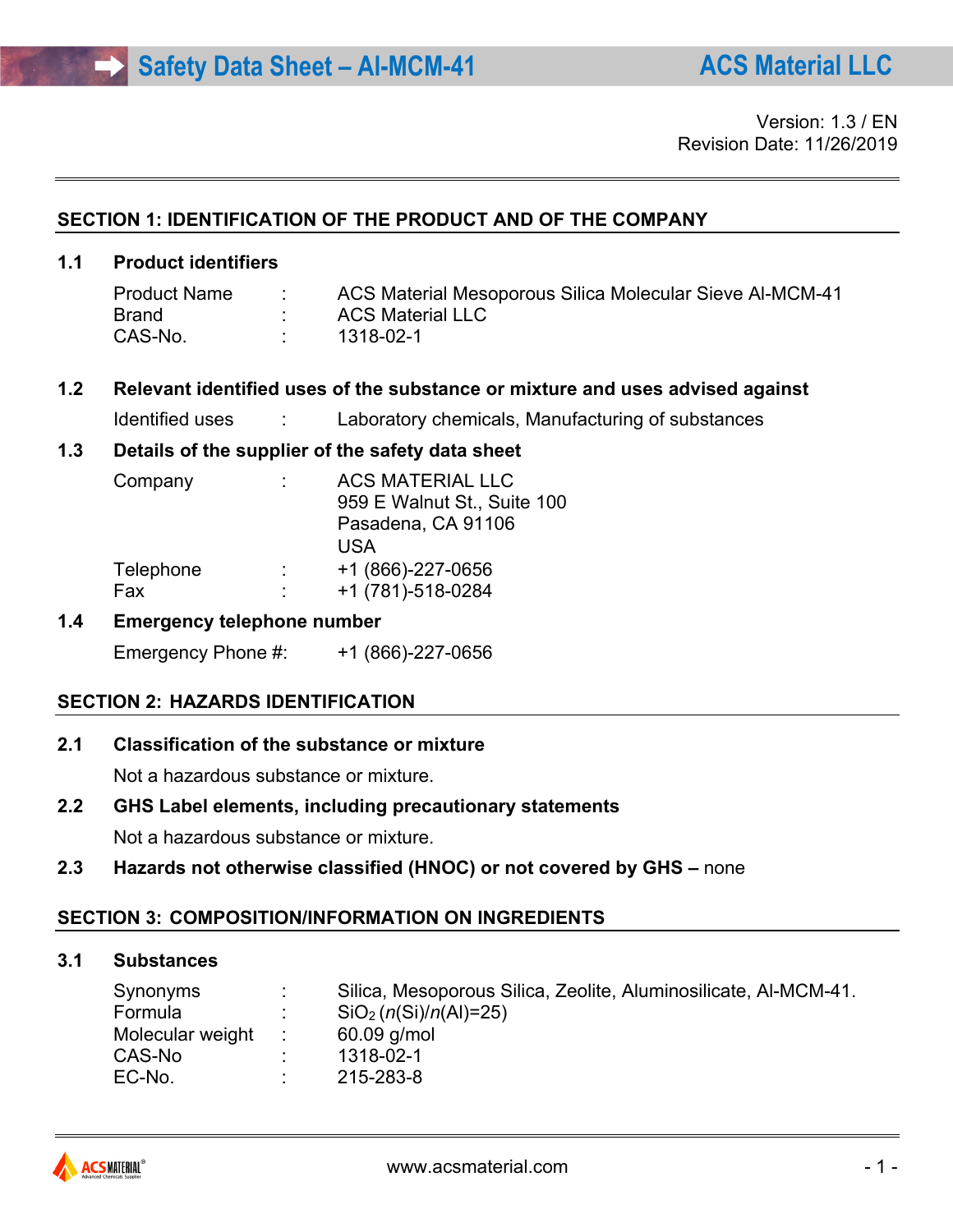| <b>Components</b>                                                                                                                                                                                                                                                          | <b>Concentration</b> | <b>CAS No.</b> |
|----------------------------------------------------------------------------------------------------------------------------------------------------------------------------------------------------------------------------------------------------------------------------|----------------------|----------------|
| Zeolites crystalline aluminosilicates, composed of<br>silica (SiO2) and Alumina (Al2O3), in various<br>proportions plus metallic oxides. Produced by<br>hydrothermal. Produced by silicon and aluminum<br>sources via hydrothermal reaction and subsequent<br>calcination. | $\leq$ 100.0%        | 1318-02-1      |

For the full text of the phrases mentioned in this Section, see Section 16.

#### **Hazardous impurities:** None known.

## **SECTION 4: FIRST AID MEASURES**

#### **4.1 Description of first aid measures**

#### **General advice**

Consult a physician. Show this safety data sheet to the doctor in attendance. Move out of dangerous area.

#### **If inhaled**

If breathed in, move person into fresh air. If not breathing, give artificial respiration. Consult a physician.

#### **In case of skin contact**

Flush eyes with water as a precaution.

#### **If swallowed**

Never give anything by mouth to an unconscious person. Rinse mouth with water. Consult a physician.

#### **4.2 Most important symptoms and effects, both acute and delayed**

The most important known symptoms and effects are described in the labelling (see section 2.2) and/or in section 11.

#### **4.3 Indication of any immediate medical attention and special treatment needed** No data available

## **SECTION 5: FIREFIGHTING MEASURES**

#### **5.1 Extinguishing media**

#### **Suitable extinguishing media** Use water spray, alcohol-resistant foam, dry chemical or carbon dioxide.

- **5.2 Special hazards arising from the substance or mixture** Nature of decomposition products not known.
- **5.3 Advice for firefighters**

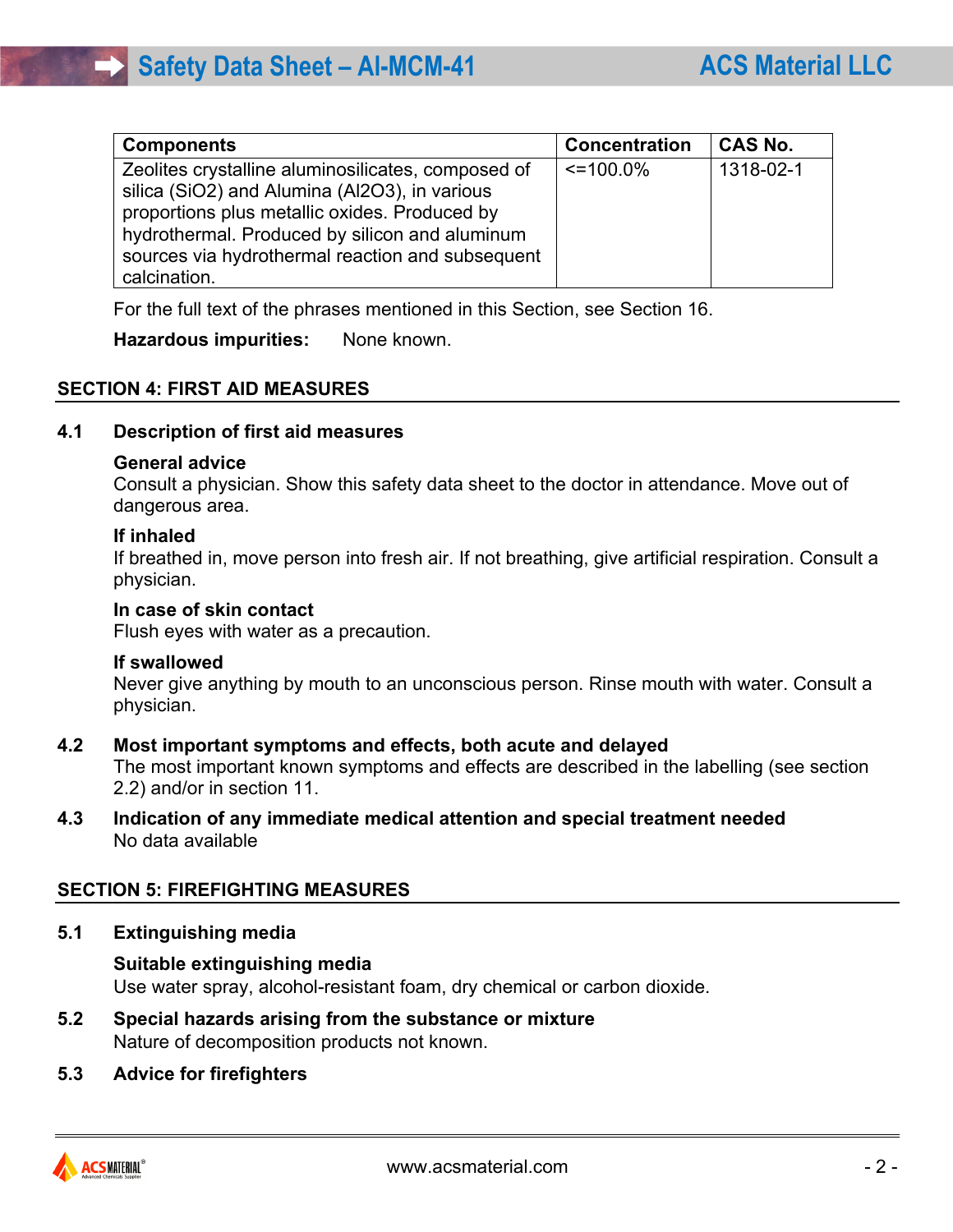Wear self-contained breathing apparatus for firefighting if necessary.

**5.4 Further information** No data available

#### **SECTION 6: ACCIDENTAL RELEASE MEASURES**

**6.1 Personal precautions, protective equipment and emergency procedures** Avoid dust formation. Avoid breathing vapours, mist or gas.

For personal protection see section 8.

- **6.2 Environmental precautions** No special environmental precautions required.
- **6.3 Methods and materials for containment and cleaning up** Sweep up and shovel. Keep in suitable, closed containers for disposal.
- **6.4 Reference to other sections** For disposal see section 13.

#### **SECTION 7: HANDLING AND STORAGE**

#### **7.1 Precautions for safe handling**

Further processing of solid materials may result in the formation of combustible dusts. The

potential for combustible dust formation should be taken into consideration before

additional processing occurs. Provide appropriate exhaust ventilation at places where dust is formed.

For precautions see section 2.2.

# **7.2 Conditions for safe storage, including any incompatibilities**

Keep container tightly closed in a dry and well-ventilated place.

Keep in a dry place. Keep in a dry place.

Storage class (TRGS 510): 13: Non Combustible Solids

#### **7.3 Specific end use(s)**

Apart from the uses mentioned in section 1.2 no other specific uses are stipulated.

#### **SECTION 8: EXPOSURE CONTROLS/PERSONAL PROTECTION**

**8.1 Control parameters**

**Components with workplace control parameters**

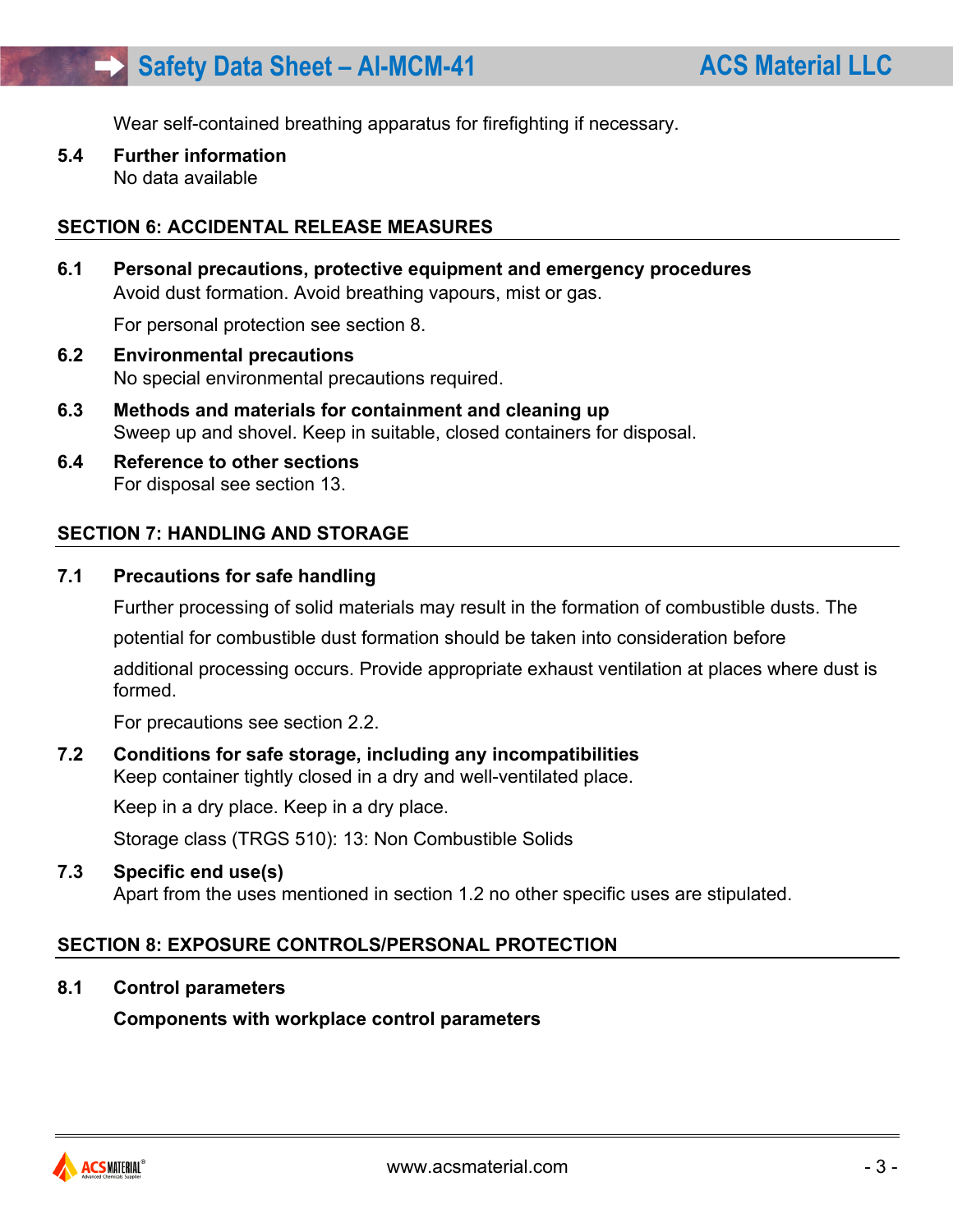| Components                                                                                                                                                             | CAS-No.   | Value      | Control<br><b>Parameters</b> | <b>Basis</b>                                                                                                                        |
|------------------------------------------------------------------------------------------------------------------------------------------------------------------------|-----------|------------|------------------------------|-------------------------------------------------------------------------------------------------------------------------------------|
| <b>Zeolites</b><br>crystalline<br>aluminosilicates,<br>composed of<br>silica $(SiO2)$ and<br>Alumina $(AI2O3)$ ,<br>in various<br>proportions plus<br>metallic oxides. | 1318-02-1 | <b>TWA</b> | $1$ mg/m $3$                 | USA, ACGIH Threshold Limit<br>Values (TLV)                                                                                          |
|                                                                                                                                                                        |           |            | Remarks                      | Lower Respiratory Tract irritation<br>Pneumoconiosis<br><b>Neurotoxicity</b><br>Not classifiable as a human<br>carcinogen<br>varies |

## **8.2 Exposure controls**

Appropriate engineering controls

Handle in accordance with good industrial hygiene and safety practice. Wash hands before breaks and at the end of workday.

## **8.3 Personal protective equipment**

#### **Eye/face protection**

Use equipment for eye protection tested and approved under appropriate government standards such as NIOSH (US) or EN 166(EU).

#### **Skin protection**

Handle with gloves. Gloves must be inspected prior to use. Use proper glove removal technique (without touching glove's outer surface) to avoid skin contact with this product. Dispose of contaminated gloves after use in accordance with applicable laws and good laboratory practices. Wash and dry hands.

#### **Body Protection**

Impervious clothing recommended. The type of protective equipment must be selected according to the concentration and amount of the dangerous substance at the specific workplace.

#### **Respiratory protection**

Respiratory protection is not required. For nuisance exposures use type P95 (US) or type P1 (EU EN 143) particle respirator. For higher level protection use type OV/AG/P99 (US) or type ABEK-P2 (EU EN 143) respirator cartridges. Use respirators and components tested and approved under appropriate government standards such as NIOSH (US) or CEN (EU).

## **Control of environmental exposure**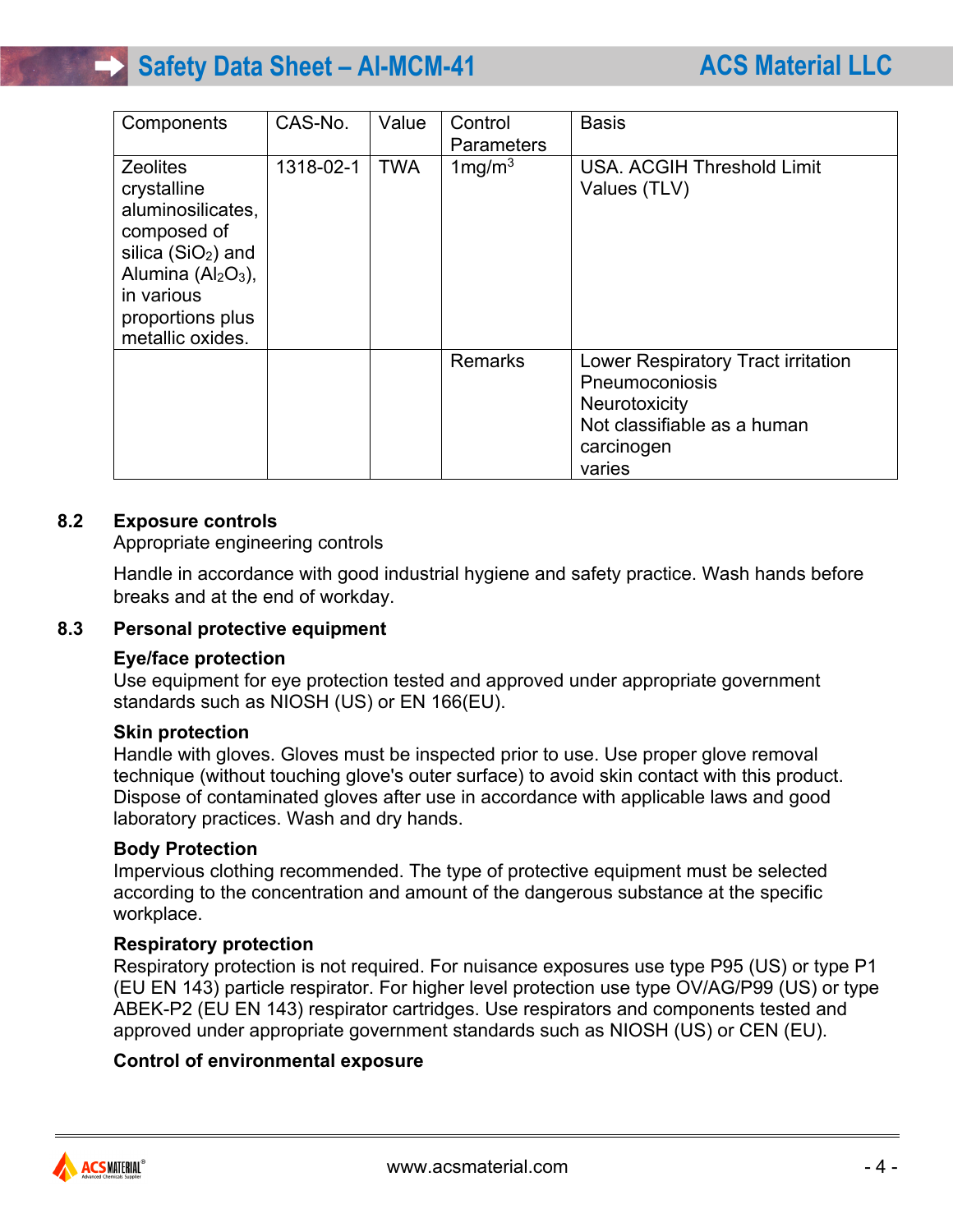No special environmental precautions required.

# **SECTION 9: PHYSICAL AND CHEMICAL PROPERTIES**

#### **9.1 Information on basic physical and chemical properties**

| 1)   | Appearance                              | Form: Solid, powder |
|------|-----------------------------------------|---------------------|
| 2)   | Odour                                   | No data available   |
| 3)   | <b>Odour Threshold</b>                  | No data available   |
| 4)   | рH                                      | No data available   |
| 5)   | Melting point/freezing point            | No data available   |
| 6)   | Initial boiling point and boiling range | No data available   |
| 7)   | Flash point                             | No data available   |
| 8)   | Evaporation rate                        | No data available   |
| 9)   | Flammability (solid, gas)               | No data available   |
| 10)  | Upper/lower flammability or explosive   | No data available   |
|      | limits                                  |                     |
| 11)  | Vapour pressure                         | No data available   |
| 12)  | Vapour density                          | No data available   |
| 13)  | <b>Relative density</b>                 | No data available   |
| (14) | Water solubility                        | insoluble           |
| 15)  | Partition coefficient: n- octanol/water | No data available   |
| 16)  | Auto-ignition temperature               | No data available   |
| 17)  | Decomposition temperature               | No data available   |
| 18)  | <b>Viscosity</b>                        | No data available   |
| 19)  | <b>Explosive properties</b>             | No data available   |
| 20)  | Oxidizing properties                    | No data available   |

## **9.2 Other safety information**

No data available

# **SECTION 10: STABILITY AND REACTIVITY**

**10.1 Reactivity**

No data available

- **10.2 Chemical stability** Stable under recommended storage conditions.
- **10.3 Possibility of hazardous reactions** No data available
- **10.4 Conditions to avoid** Avoid moisture.

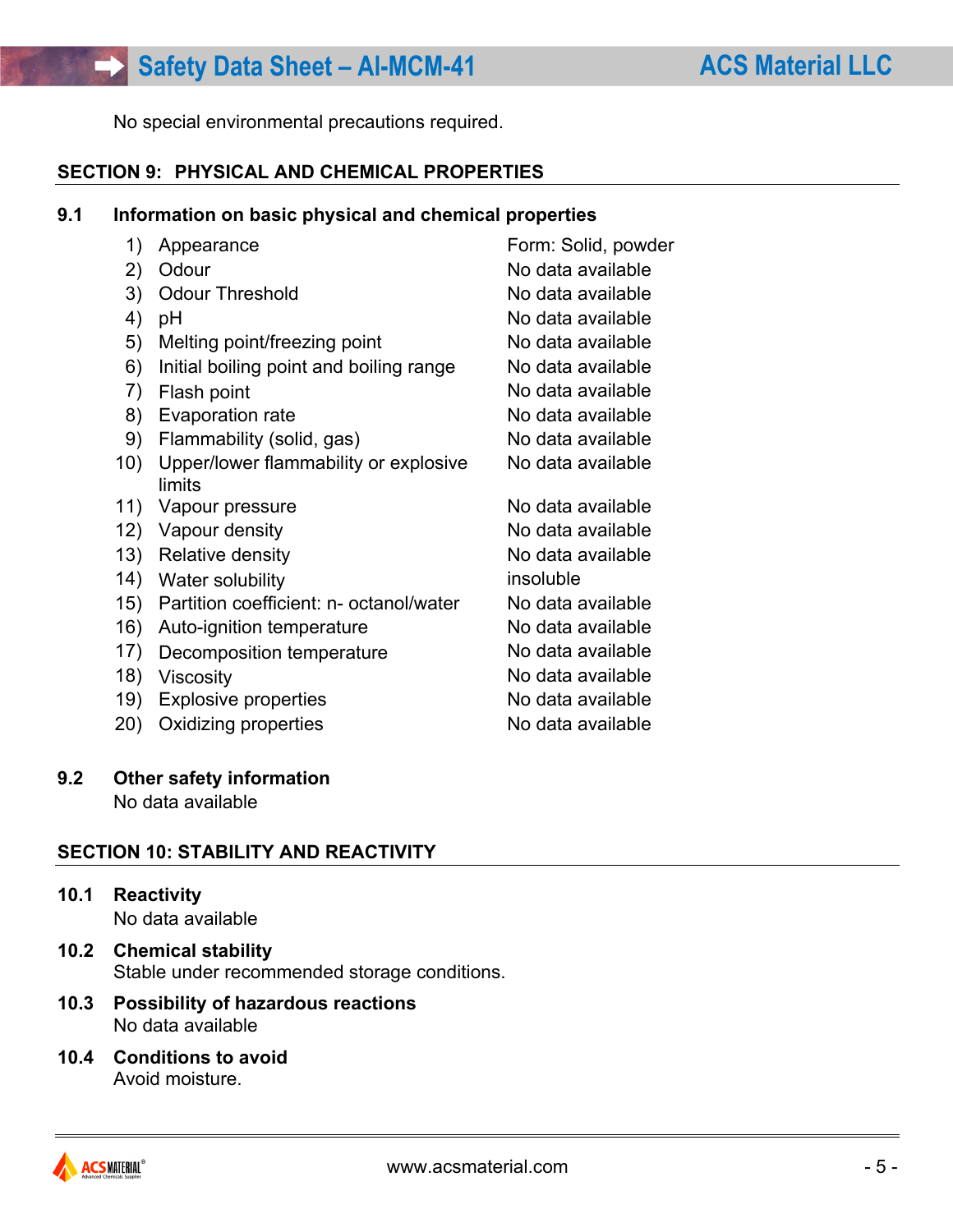#### **10.5 Incompatible materials**

Strong oxidizing agents and acids, Strong bases, Hydrogen fluoride, Chlorine trifluoride, Ethylene oxide, Halogenated hydrocarbon, Oxygen difluoride, Sodium nitrate, Vinyl compounds acids

#### **10.6 Hazardous decomposition products**

Hazardous decomposition products formed under fire conditions. - Nature of decomposition

products not known.

Other decomposition products - No data available

In the event of fire: see section 5.

#### **SECTION 11: TOXICOLOGICAL INFORMATION**

#### **11.1 Information on toxicological effects**

#### **Acute toxicity**

LD50 Oral - Rat - > 10,000 mg/kg LC50 Inhalation - Rat - 4 h - > 5,300 mg/m3 LD50 Dermal - Rabbit - > 2,000 mg/kg No data available

#### **Skin corrosion/irritation**

Human Result: No skin irritation

**Serious eye damage/eye irritation** No data available

# **Respiratory or skin sensitisation**

No data available

#### **Germ cell mutagenicity**

Human lymphocyte Cytogenetic analysis

Mouse Cytogenetic analysis

#### **Carcinogenicity**

This product is or contains a component that is not classifiable as to its carcinogenicity based on its IARC, ACGIH, NTP, or EPA classification.

- IARC: No component of this product present at levels greater than or equal to 0.1% is identified as probable, possible or confirmed human carcinogen by IARC.
- NTP: No component of this product present at levels greater than or equal to 0.1% is identified as a known or anticipated carcinogen by NTP.

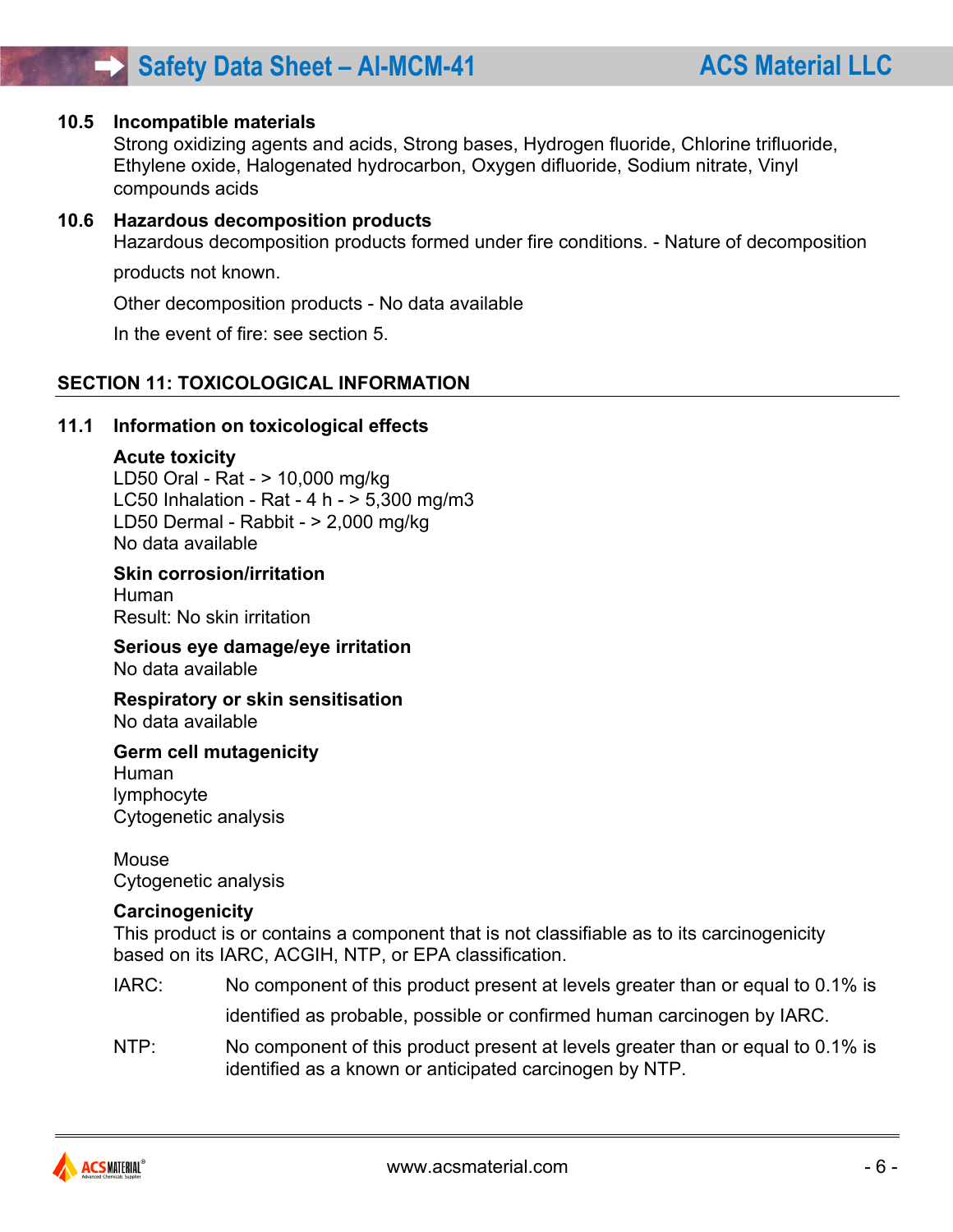OSHA: No component of this product present at levels greater than or equal to 0.1% is identified as a carcinogen or potential carcinogen by OSHA.

#### **Reproductive toxicity**

No data available

# **Specific target organ toxicity - single exposure**

No data available

#### **Specific target organ toxicity - repeated exposure** No data available

**Aspiration hazard**

No data available

## **Additional Information**

RTECS: ZG6800000

prolonged or repeated exposure can cause damage to the lungs, Cough, Difficulty in breathing, Gastrointestinal disturbance. To the best of our knowledge, the chemical, physical, and toxicological properties have not been thoroughly investigated.

## **SECTION 12: ECOLOGICAL INFORMATION**

- **12.1 Toxicity** No data available
- **12.2 Persistence and degradability** No data available
- **12.3 Bioaccumulative potential** No data available
- **12.4 Mobility in soil** No data available
- **12.5 Results of PBT and vPvB assessment** PBT/vPvB assessment not available as chemical safety assessment not required/not conducted
- **12.6 Other adverse effects** No data available

# **SECTION 13: DISPOSAL CONSIDERATIONS**

## **13.1 Waste treatment methods**

#### **Product**

Offer surplus and non-recyclable solutions to a licensed disposal company.

## **Contaminated packaging**

Dispose of as unused product.

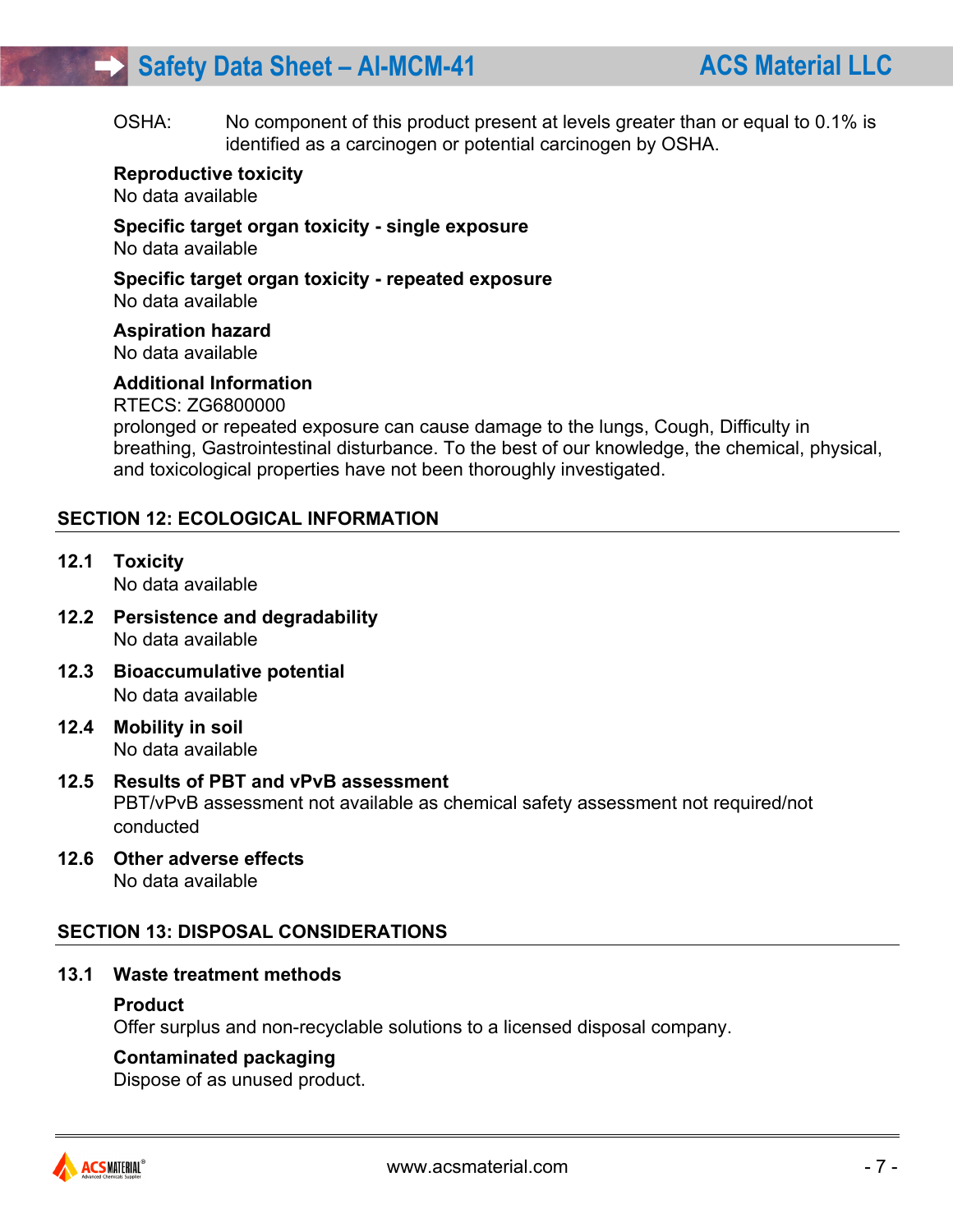#### **SECTION 14: TRANSPORT INFORMATION**

## **DOT (US)**

Not dangerous goods

#### **IMDG**

Not dangerous goods

#### **IATA**

Not dangerous goods

#### **SECTION 15: REGULATORY INFORMATION**

#### **SARA 302 Components**

No chemicals in this material are subject to the reporting requirements of SARA Title III, Section 302.

#### **SARA 313 Components**

This material does not contain any chemical components with known CAS numbers that exceed the threshold (De Minimis) reporting levels established by SARA Title III, Section 313.

#### **SARA 311/312 Hazards**

No SARA Hazards

#### **Massachusetts Right To Know Components**

No components are subject to the Massachusetts Right to Know Act.

#### **Pennsylvania Right To Know Components**

Zeolites crystalline aluminosilicates, composed of silica (SiO<sub>2</sub>) and alumina (Al<sub>2</sub>O<sub>3</sub>), in various proportions plus metallic oxides.

#### **New Jersey Right To Know Components**

Zeolites crystalline aluminosilicates, composed of silica ( $SiO<sub>2</sub>$ ) and alumina ( $Al<sub>2</sub>O<sub>3</sub>$ ), in various proportions plus metallic oxides.

#### **California Prop. 65 Components**

This product does not contain any chemicals known to State of California to cause cancer, birth defects, or any other reproductive harm.

#### **SECTION 16: OTHER INFORMATION**

## **Full text of H-Statements referred to under sections 2 and 3.** - none

| <b>HMIS Rating</b>            |         |
|-------------------------------|---------|
| Health hazard:                |         |
| <b>Chronic Health Hazard:</b> | $\star$ |
| Flammability:                 | O       |
| <b>Physical Hazard:</b>       | O       |
| <b>NFPA Rating</b>            |         |
| Health hazard:                |         |